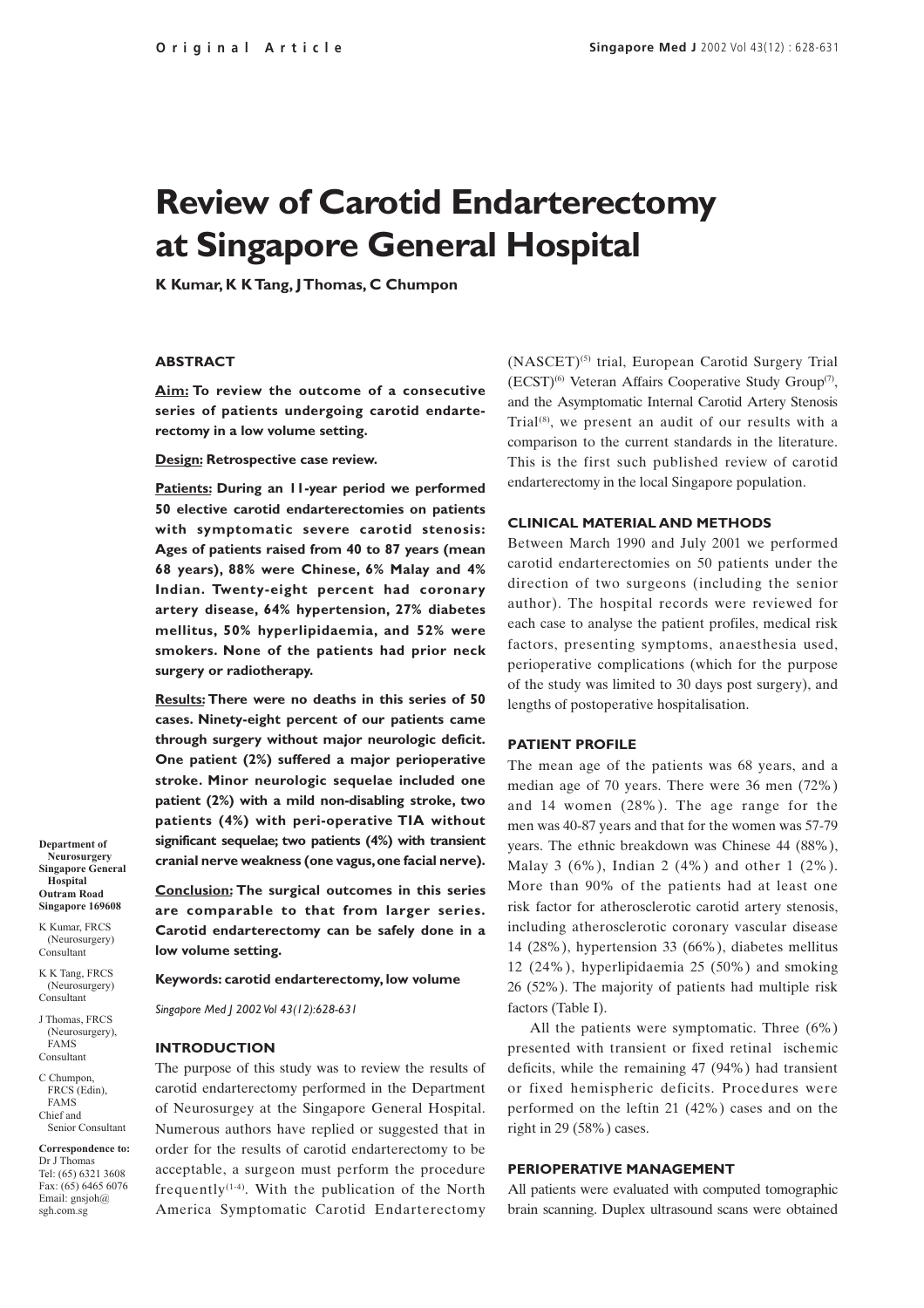**Table I. Demographics and risk factors.**

| Total elective cases 1990 - 2001 July: n=50                                                                                                    |                                                     |                                                            |
|------------------------------------------------------------------------------------------------------------------------------------------------|-----------------------------------------------------|------------------------------------------------------------|
| Age range<br>males<br>females                                                                                                                  |                                                     | 40-87 years<br>57-79 years                                 |
| Sex<br>male<br>female                                                                                                                          |                                                     | 36 (72%)<br>14 (28%)                                       |
| <b>Ethnicity</b><br>Chinese<br>Malay<br>Indian<br>Others                                                                                       |                                                     | 44 (88%)<br>3<br>(6%)<br>(4%)<br>$\mathbf{2}$<br>ı<br>(2%) |
| <b>Risk factors</b><br>Hypertension<br>Diabetes mellitus<br>Hyperlipidaemia<br><b>IHD</b>                                                      | SGH<br>33 (66%)<br>12 (24%)<br>68 (50%)<br>14 (28%) | <b>Nascet</b><br>18%<br>6%<br>7%<br>13%                    |
| Angiographic risk<br>- Ipsilateral intracranial disease<br>- Contralateral severe stenosis/occlusion<br>CT proven infarct in territory at risk | 11 (26%)<br>13 (26%)<br>20 (40%)                    | 15%<br>33%                                                 |

**Table II. Results of Carotid Endarterectomy in SGH compared with NASCET.**

|                            | SGH<br>$n=50$ | <b>NASCET</b><br>$n = 328$ |
|----------------------------|---------------|----------------------------|
| Neurological               |               |                            |
| - major deficit            | (2%)          | 7(2.1%)                    |
| - mild deficits            | (2%)          |                            |
| - transient deficit        | 2(4%)         |                            |
| Total                      | 4(8%)         | 19 (5.8%)                  |
| <b>Other complications</b> |               |                            |
| Peri-op AMI                | (2%)          | $3(0.9\%)$                 |
| Wound Haematoma            | 3(6%)         | 18 (5.5%)                  |
| Cranial Nerve Injury       | 2(4%)         | 24 (7.6%)                  |
| Death                      | 0             | 2(0.6%)                    |
| Infection                  | ŋ             | 11(3.4%)                   |

in all patients prior to operation and cerebral arteriography was used to confirm results. From this, 20 (40%) had CT proven infarct in territory at risk. As for angiographic risk, 11 (22%) had ipsilateral intracranial disease and 13 (26%) had contralateral severe stenosis/occlusion.

The degree of internal carotid artery stenosis was ascertained by the method employed in the North American Symptomatic Carotid Endarterectomy Trial(5) (NASCET). Our angiographic criteria for surgery included 70% or greater internal carotid artery stenosis.

Carotid endarterectomies were performed under general anaesthesia with continuous intra-arterial pressure monitoring with normocapnia; No intraoperative EEG was used. Patients on aspirin continued taking it till the day of surgery. Five minutes prior to clamping the carotid vessels, 5,000 units of heparin was given, Blood pressure was elevated 10-15% above the preoperative resting blood pressure. Intraoperative cerebral protection was provided by administering intravenous thiopentone. The average clamping time was 18.5 minutes with a range of 11 to 43 minutes. Intraoperative arterial shunting was selectively employed in 3 (6%) patients. This was related to surgeon preference based on increased risk due to angiographic factors or prolonged clamp time. No patch grafts were used. Heparisation was not reversed. Endarterectomy was performed without the aid of magnification.

Postoperatively, all patients were transferred to the high dependency unit. The vital signs and a neurological assessment were obtained at intervals of one hour for the first 24 hours postoperatively. The only invasive monitoring used was intra-arterial pressure monitoring. Hypotension was treated with intravenous fluids, and an evaluation for myocardial infarction was undertaken if there were associated cardiopulmonary symptoms or electrocardiographic changes.

 Hypertension was treated with sublingual nifedipine and with intravenous labetalol for those patients who did not respond to nifedipine. Aspirin was re-administered on the next postoperative day and continued indefinitely in the postoperative period. Patients were encouraged to eat and walk the day following the surgery if they were clinically and neurologically stable. Intravenous fluids at maintenance volumes were administered for 24 hours postoperatively to ensure adequate hydration.

All patients were kept in the hospital until removal of their stitches. The mean time to discharge after surgery in this series was 6.5 days. Patients were reviewed in the outpatient clinic on day 30 after surgery.

# **RESULTS (TABLE II)**

There were no deaths related to the fifty operations. Two patients (4%) had postoperative stroke. One patient (2%) had mild non-disabling deficit. He had a residual weakness of the left hand of a very minimal degree. The one patient with major deficit (2%) however had significant weakness of both his upper and lower extremities:

Two patients (4%) had TlAs of a very brief duration: one had a sensory TIA, and one had dysphasia.

- One patient (2%) suffered peri-operative acute myocardial infarct, in the first 24 hours of surgery. He went on to make an uneventful recovery.
- Three patients (6%) developed postoperative wound haematomas. This complication occurred within 24 hours of surgery in all these cases. Two of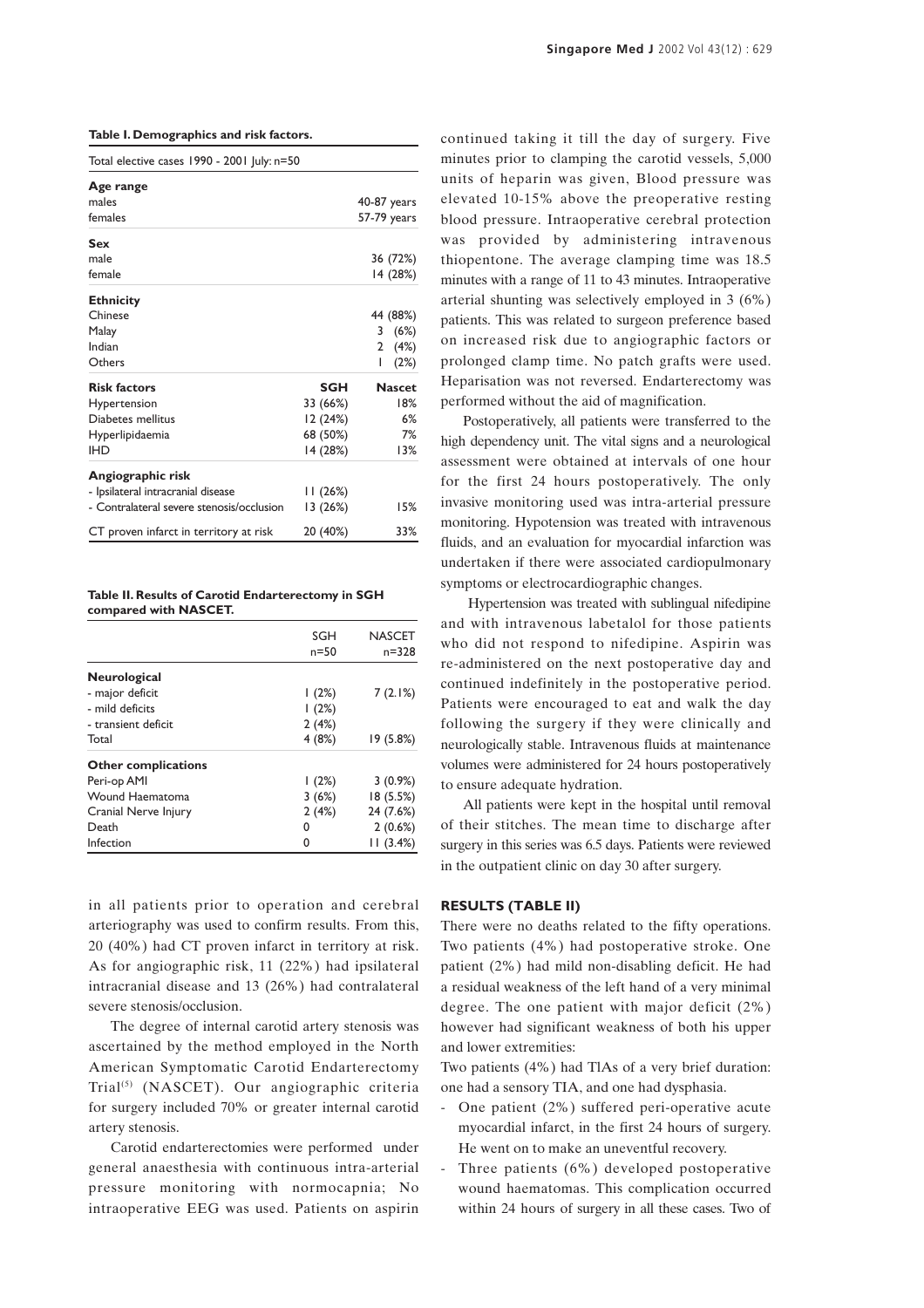the three required evacuation of the haematomas within 24 hours of surgery, while the other was treated expectantly. It had resolved by day 30 of review.

- Two patients  $(4\%)$  were noted to have transient cranial nerve injury. One had hoarseness (vagus nerve) and the other had weakness of the lower lip (facial nerve). Both symptoms had markedly resolved by day 30.
- There were no infections, intracerebral haemorrhage or seizures in any of the patients.
- Statistical analysis was done comparing neurological and other complications between the patients in this series and the NASCET group using chisquare test. There was a neurological deficit of 8% in the SGH group and 5.8% in the NASCET group which was not statistically significant  $(p=0.512)$ . Neither was there a statistically significant difference in any of the other complications between the two series (Table II).

#### **DISCUSSION**

Carotid stenosis can be stratified into three groups, according to the degree of stenosis, as mild (0-29%), moderate (30-69%) and severe (70-99%). The NASCET and the ECST trials showed that when acceptably low surgical morbidity and mortality are achieved, carotid endarterectomy improves outcome in symptomatic patients with severe carotid stenosis.

In the NASCET group, the 30-day stroke morbidity and mortality rate for the surgical group was 5.8%. The cumulative risk of any ipsilateral stroke at two years was 9% for surgery and 26% for patients treated without surgery. Therefore carotid endarterectomy is three times as effective as medical therapy alone in reducing the incidence of stroke in patients with symptomatic stenosis. Table III shows a summary of the risk for medically treated patients.

In the ECST group, patients with severe stenosis who were treated medically had a significantly increased risk of outcome events. During the threeyear follow-up, risk of ipsilateral stroke and perioperative death was 10.3% for patients with surgery and 16.8% for those without. Risk of death due to carotid endarterectomy or stroke from any cause was 12.3% for surgical patients and 21.9% for nonsurgical patients; this shows a clear benefit in surgery.

This series was compiled over a period of about 11 years by the authors under the direction of two senior surgeons including the senior author. This is a low frequency of cases averaging about five a year, which is below the frequency level of individual surgeons reported in most series. Contrary to suggestions of other authors, our morbidity rate of

**Table III. Summary of the NASCET trial analysis of risk of stroke at two years in the medical group.**

| Symptomatic severe stenosis (SSS)     | 26%        |
|---------------------------------------|------------|
| $SSS + TIA$                           | 18.6%      |
| $SSS +$ refinal TIA                   | 16.6%      |
| SSS + hemispheric TIA                 | 43.5%      |
| SSS + recurrent TIA                   | 41.2%      |
| SSS + ulcerated plaque                | 26.3-73.2% |
| SSS + contralateral carotid occlusion | 69%        |

4% (stroke rate) compares favourably with those from large institutions<sup> $(9-12)$ </sup>, which range from a total percentage of 2.6% in Ferguson's<sup>(13)</sup> series to  $6.6\%$ reported by Robertson and Auer<sup>(3)</sup>. It also compares with Kushner et al<sup>(14)</sup> who reported on a series of 40 patients over a 10-year period with overall mortality and morbidity rate of 5%.

The centres that were involved in the NASCET trial had a stroke morbidity and mortality rate of less than 6% within 30 days of surgery for at least 50 consecutive operations within the previous 24 months. These centres clearly had a high level of expertise and quality control for the benefits of carotid endarterectomy plus medical therapy compared to medical therapy alone, to be apparent. However if the stroke morbidity and mortality rates were to reach 10%, than the benefits of surgery disappear entirely.

Therefore it is imperative that centres performing carotid endarterectomy adopt a strict criteria of accreditation and audit of surgical results to ensure that benefits of surgery are maintained and complications are kept within recognised limits. This is particularly important in low volume centres.

From this series we see that despite the low volume of cases in our practice we are able to achieve morbidity rates that are comparable to published series from large centres with high volume. This could be attributable to:

- a) a dedicated team of surgeons with an interest in carotid endarterectomy.
- b) meticulous surgical technique of plaque removal and arteriotomy closure.
- c) improving techniques and strong support staff.
- d) improved anaesthetic technique including minimising swings in blood pressure and heart rate intraoperatively, pharmacological elevation of blood pressure during carotid cross clamping and strict control of blood pressure postoperatively.
- e) Intraoperative heparin administration without reversal and continuing postoperative aspirin therapy.